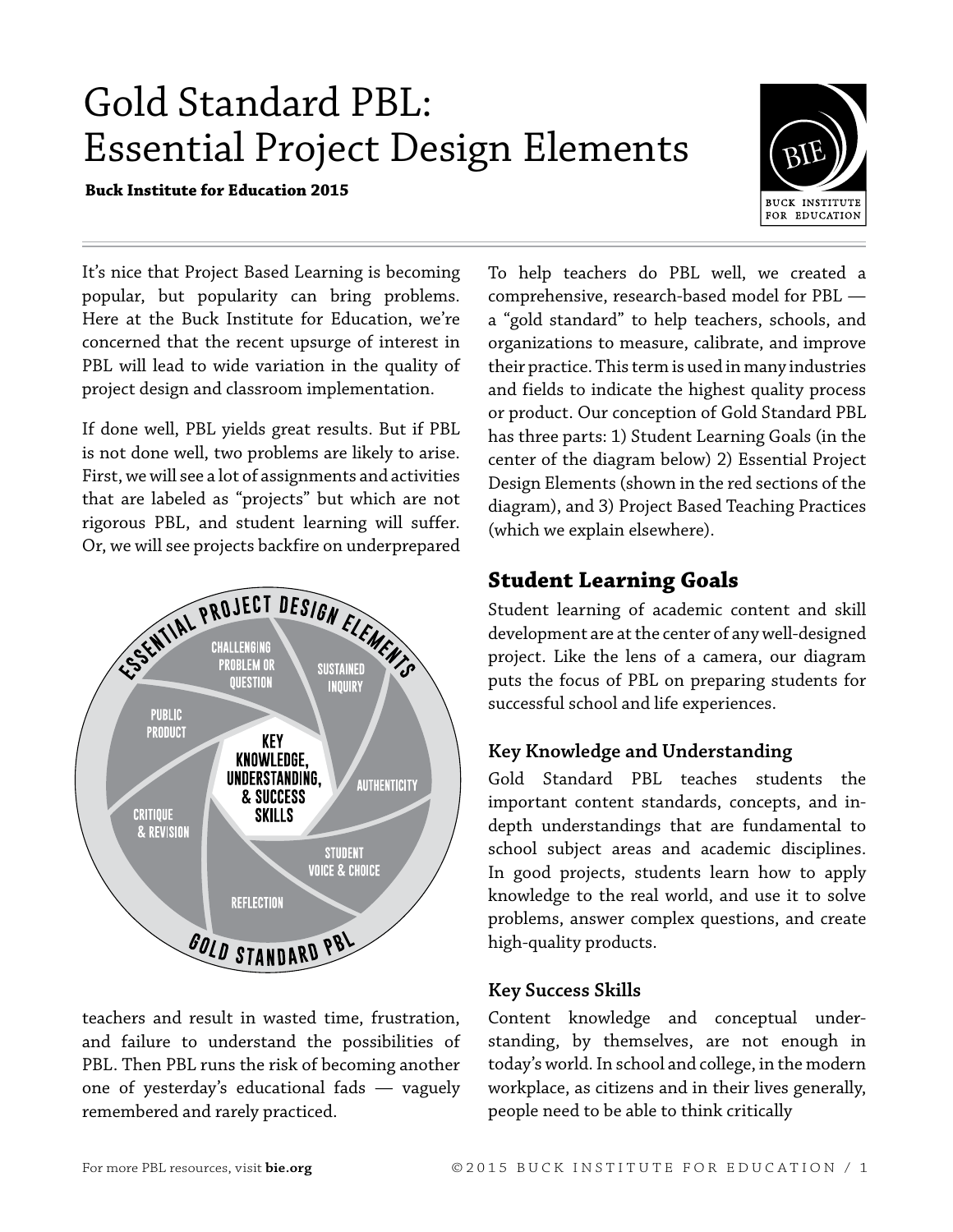and solve problems, work well with others, and manage themselves effectively. We call these kinds of competencies "success skills." They are also known as "21st Century Skills" or "College and Career Readiness Skills."

It's important to note that success skills can only be taught through the acquisition of content knowledge and understanding. For example, students don't learn critical thinking skills in the abstract, isolated from subject matter; they gain them by thinking critically about math, science, history, English, career/tech subjects, and so on.

We recommend all projects include a focus on these success skills: critical thinking/problem solving, collaboration, and self-management. Projects may also help build other skills, habits of mind and work, and personal qualities (such as perseverance or creativity), based on what teachers, schools, parents and communities value, but we believe the fundamental ability to think critically, solve problems, work with others and manage oneself and one's own work are crucial stepping stones to future success.

## **Essential Project Design Elements**

So what goes into a successful project? Based on an extensive literature review and the distilled experience of the many educators we have worked with over the past fifteen years, we believe the following Essential Project Design Elements outline what is necessary for a successful project that maximizes student learning and engagement.

#### **Challenging Problem or Question**

The heart of a project  $-$  what it is "about," if one were to sum it up  $-$  is a problem to investigate and solve, or a question to explore and answer. It could be concrete (the school needs to do a better job of recycling waste) or abstract (deciding if and when war is justified). An engaging problem or question makes learning more meaningful for students. They are not just gaining knowledge to remember it; they are learning because they

have a real need to know something, so they can use this knowledge to solve a problem or answer a question that matters to them. The problem or question should challenge students without being intimidating. When teachers design and conduct a project, we suggest they (sometimes with students) write the central problem or question in the form of an open-ended, studentfriendly "driving question" that focuses their task, like a thesis focuses an essay (e.g., "How can we improve our school's recycling system, so we can reduce waste?" or "Should the U.S. have fought the Vietnam War?").

Students are learning because they have a real need to know something, so they can use this knowledge to solve a problem or answer a question that matters to them.

#### **Sustained Inquiry**

To inquire is to seek information or to investigate — it's a more active, in-depth process than just "looking something up" in a book or online. The inquiry process takes time, which means a Gold Standard project lasts more than a few days. In PBL, inquiry is iterative; when confronted with a challenging problem or question, students ask questions, find resources to help answer them, then ask deeper questions — and the process repeats until a satisfactory solution or answer is developed. Projects can incorporate different information sources, mixing the traditional idea of "research" reading a book or searching a website — with more real-world, field-based interviews with experts, service providers and users. Students also might inquire into the needs of the users of a product they're creating in a project, or the audience for a piece of writing or multimedia.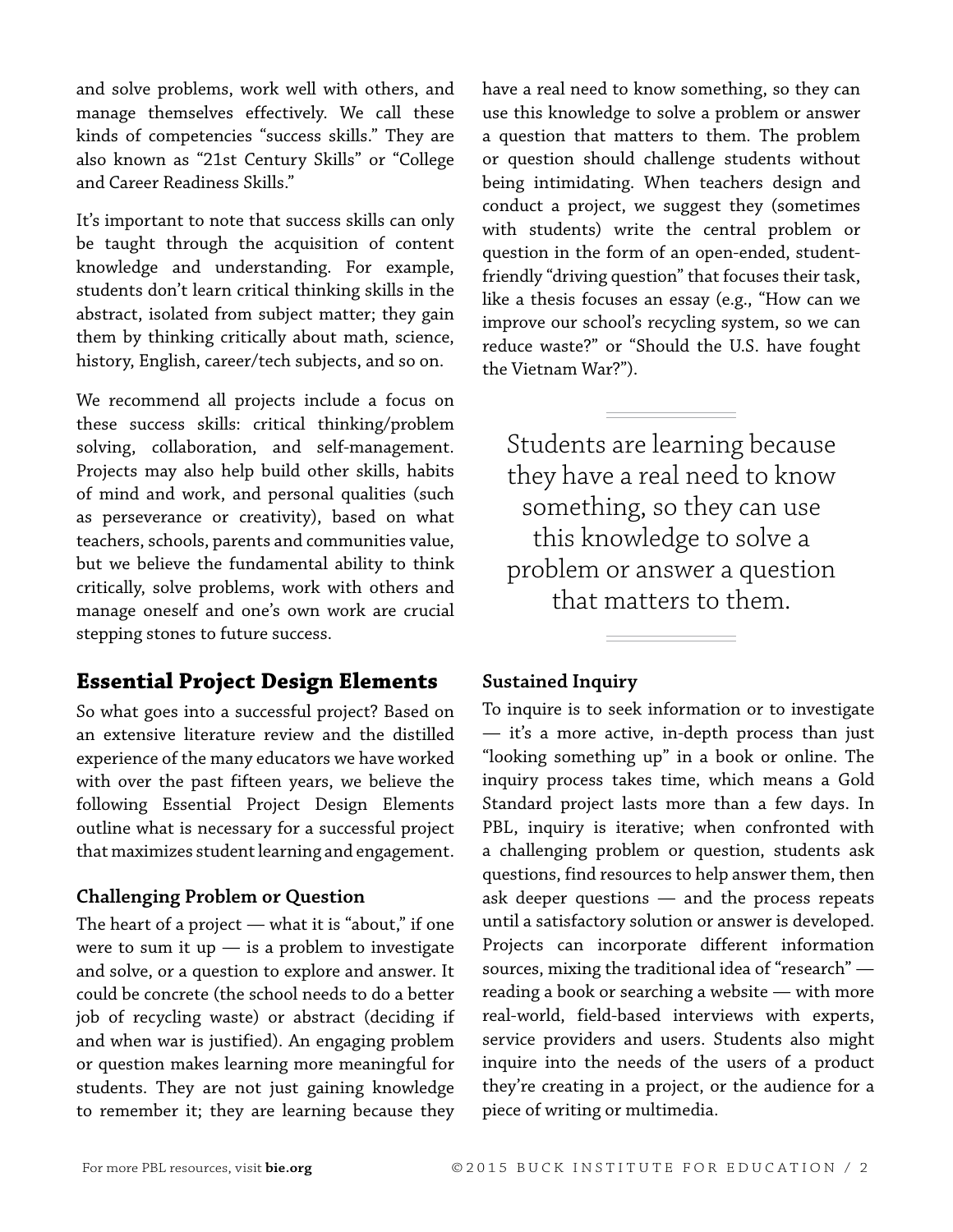### **Authenticity**

When people say something is authentic, they generally mean it is real or genuine, not fake. In education, the concept has to do with how "realworld" the learning or the task is. Authenticity increases student motivation and learning. A project can be authentic in several ways, often in combination. It can have an authentic *context*, such as when students solve problems like those faced by people in the world outside of school (e.g., entrepreneurs developing a business plan, engineers designing a bridge, or advisors to the President recommending policy). It can involve the use of real-world *processes, tasks and tools, and quality standards*, such as when students plan an experimental investigation or use digital editing software to produce videos approaching professional quality. It can have a real *impact* on others, such as when students address a need in their school or community (e.g., designing and building a school garden, improving a community park, helping local immigrants) or create something that will be used or experienced by others. Finally, a project can have *personal*  authenticity when it speaks to students' own concerns, interests, cultures, identities, and issues in their lives.

Reflection on the content knowledge and understanding gained helps students solidify what they have learned and think about how it might apply elsewhere, beyond the project.

#### **Student Voice & Choice**

Having a say in a project creates a sense of ownership in students; they care more about the project and work harder. If students aren't able to use their judgment when solving a problem and answering a driving question, the project just feels like doing an exercise or following a set of directions. Students can have input and (some) control over many aspects of a project, from the questions they generate, to the resources they will use to find answers to their questions, to the tasks and roles they will take on as team members, to the products they will create. More advanced students may go even further and select the topic and nature of the project itself; they can write their own driving question and decide how they want to investigate it, demonstrate what they have learned, and make their work public.

#### **Reflection**

John Dewey, whose ideas continue to inform our thinking about PBL, wrote, "We do not learn from experience. We learn from reflecting on experience." Throughout a project, students and the teacher — should reflect on what they're learning, how they're learning, and why they're learning. Reflection can occur informally, as part of classroom culture and dialogue, but should also be an explicit part of project journals, scheduled formative assessment, discussions at project checkpoints, and public presentations of student work. Reflection on the content knowledge and understanding gained helps students solidify what they have learned and think about how it might apply elsewhere, beyond the project. Reflection on success skill development helps students internalize what the skills mean and set goals for further growth. Reflection on the project itself — how it was designed and implemented helps students decide how they might approach their next project, and helps teachers improve the quality of their PBL practice.